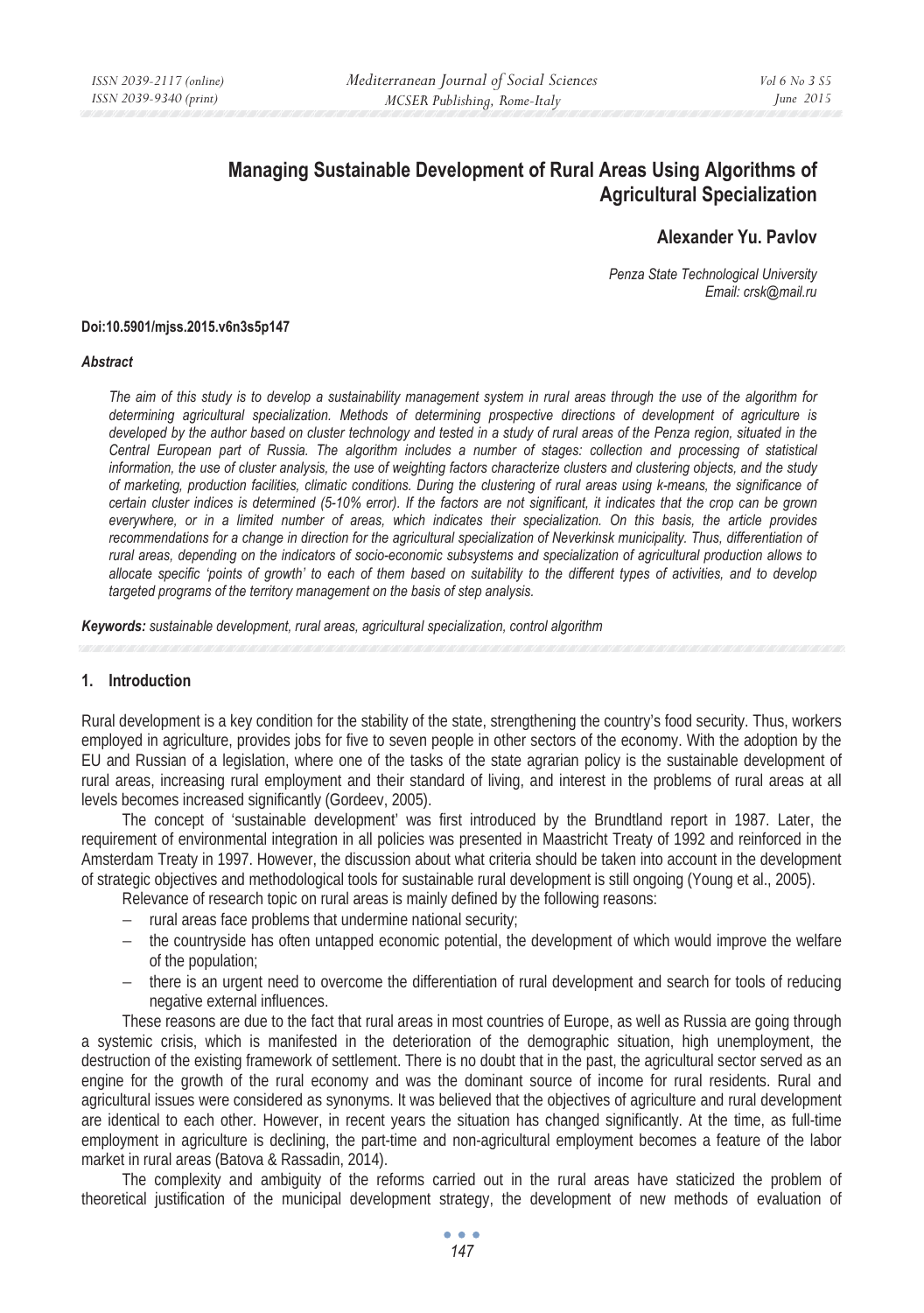| ISSN 2039-2117 (online) | Mediterranean Journal of Social Sciences | Vol 6 No. 3 S5 |
|-------------------------|------------------------------------------|----------------|
| ISSN 2039-9340 (print)  | MCSER Publishing, Rome-Italy             | June $2015$    |
|                         |                                          |                |

agricultural and industrial potential of the territory, the state of its infrastructure and social sector development, which would meet the challenges of the time. The complexity is due to the required tools for considering the geographical location and climatic conditions, the demographic situation, the mentality of the population. Hence, the particular relevance and importance gains the use of ideas and conceptual framework of sustainable development in developing a strategy for overcoming crisis for competitive rural areas.

## **2. Literature Review**

The definition of 'rural areas', adopted by the OECD (1994) and the European Comission (1997) reads as follows: it is the countryside, covering people, territories and other resources, and social landscape of small settlements outside the immediate sphere of economic activity of big city centers.

In statistics of the European Union the following systematics is used – the single framework of regional statistics (Nomenclature of Territorial Units for Statistics – NUTS), which is regarded as accounting administrative units classified according to several levels of subordination. Rural areas in Europe account for about 86% of the territory and about 75% of the municipalities belonging to the category LAU2 (Local Administrative Units), forming the core element of the statistical nomenclature of territorial units of regions (Jonard et al., 2009; United Nation, 2008). Table 1 shows the criteria used in different EU countries to assign the status of the territory of the countryside.

**Table 1.** The main criteria for attribution the territories to the rural areas in OECD

| Criteria to be applied                                                   | Countries     |
|--------------------------------------------------------------------------|---------------|
| Areas with a low population density and scattered population             | Finland       |
| Areas with a population less than 2 thous, people                        | Greece, Spain |
| Areas related to agriculture with a low population and structure density | Italy         |
| Areas outside settling with the population more than 200 people          | Sweden        |

### **Source:** based on OECD, 1999.

Thus, the interpretation of the term in official documents is focused on population density and geo-statistical units, giving the rural areas an administrative nature and ignoring the functional component, which reflects their socio-economic importance.

Therefore, in this study it is suggested to use the approach offered Bernard Kaiser (1990), which describes a rural area as sum of the following elements:

- 1. The low density of population and development, causing the spread of 'green landscape';
- 2. Use of space primarily for agricultural purposes;
- 3. Lifestyle of population, reflecting the affiliation to small settlements and closeness to nature;
- 4. Formation of the mentality of the people under the influence of peasant background.

Given the importance of the selected items, one can define the objectives of sustainable development of rural areas:

- − Diversification of agricultural production (Hjalager, 1999);
- − Multifunctionality of agriculture (Morgan et al., 2010);
- − Raising the level of food security (Ayres and McCalla, 1996);
- − Increasing employment and rural incomes (Shortall & Shucksmith, 2001);
- − Rational use of natural resources (Emerson & Gillmor, 1999);
- − The preservation of social and cultural traditions in rural areas (Kneafsey, 2001; Szlanyinka, 2009).

Achieving these goals requires the implementation of effective mechanisms for economic and social development, taking into account the characteristics of individual rural areas and high indicators of differentiation even within the same region.

# **3. Methodology**

The solution of large and complex issues to achieve strategic objectives by linking them with the economic potential of the area by using a set of methods, techniques and tools is possible only on the basis of program-target approach. In order to identify integrated economic potential and promising directions of development of rural areas it is provided to use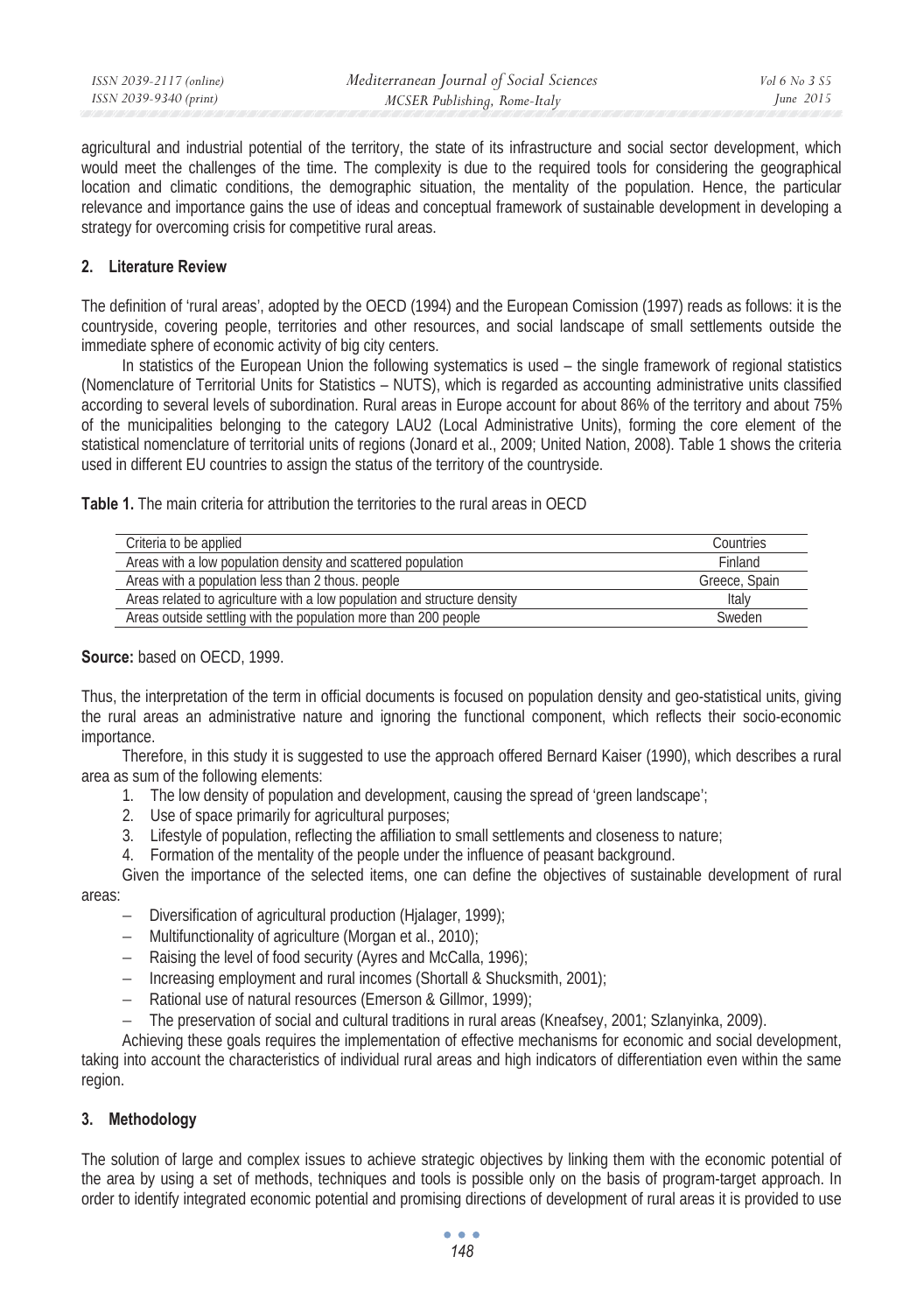the author's algorithm, shown in Figure 1.



**Figure 1.** Management of development of rural areas through a step-by-step analysis

The main performance indicators of the level of rural area are the data of the following subsystems: a) the standard of living of rural people; b) the resource potential of the territory (human, natural, agricultural, industrial, tourism, engineering and infrastructure); c) provision of the territory by the social infrastructure (number of schools, hospitals, cultural and recreational facilities, etc.); d) budget and financial security.

According to the analysis of the above subsystems, the target direction for the formation of municipal programs related to the achievement of sustainable development of the territories and the degree of differentiation of socioeconomic status is defined.

The basis of groupings of rural areas is the level of specialization. It is the result of a territorial division of labor, due to the ability to produce certain types of products in an amount much greater than local needs, with a relatively low cost of labor. In essence, the ability to develop such industries whose products are competitive on international markets and predominantly focused on export. Therefore, it is important to discover the factors that can cause changes in areas of economic development and to identify new specializations of municipalities.

Since the agrarian specialization is the prevalence in most rural areas, it is appropriate to the use methods for determining the long-term perspective of agriculture, developed by the author in the study of rural areas of the Penza region, situated in the Central European part of Russia.

The author's method for determining the agricultural specialization in rural areas is developed on the basis of cluster technology and includes a number of stages: collection and processing of statistical information, the use of cluster analysis (hierarchical and non-hierarchical methods), the use of weighting factors that characterize clusters and clustering objects, the study of sales, production base, climatic conditions, etc. (Figure 2).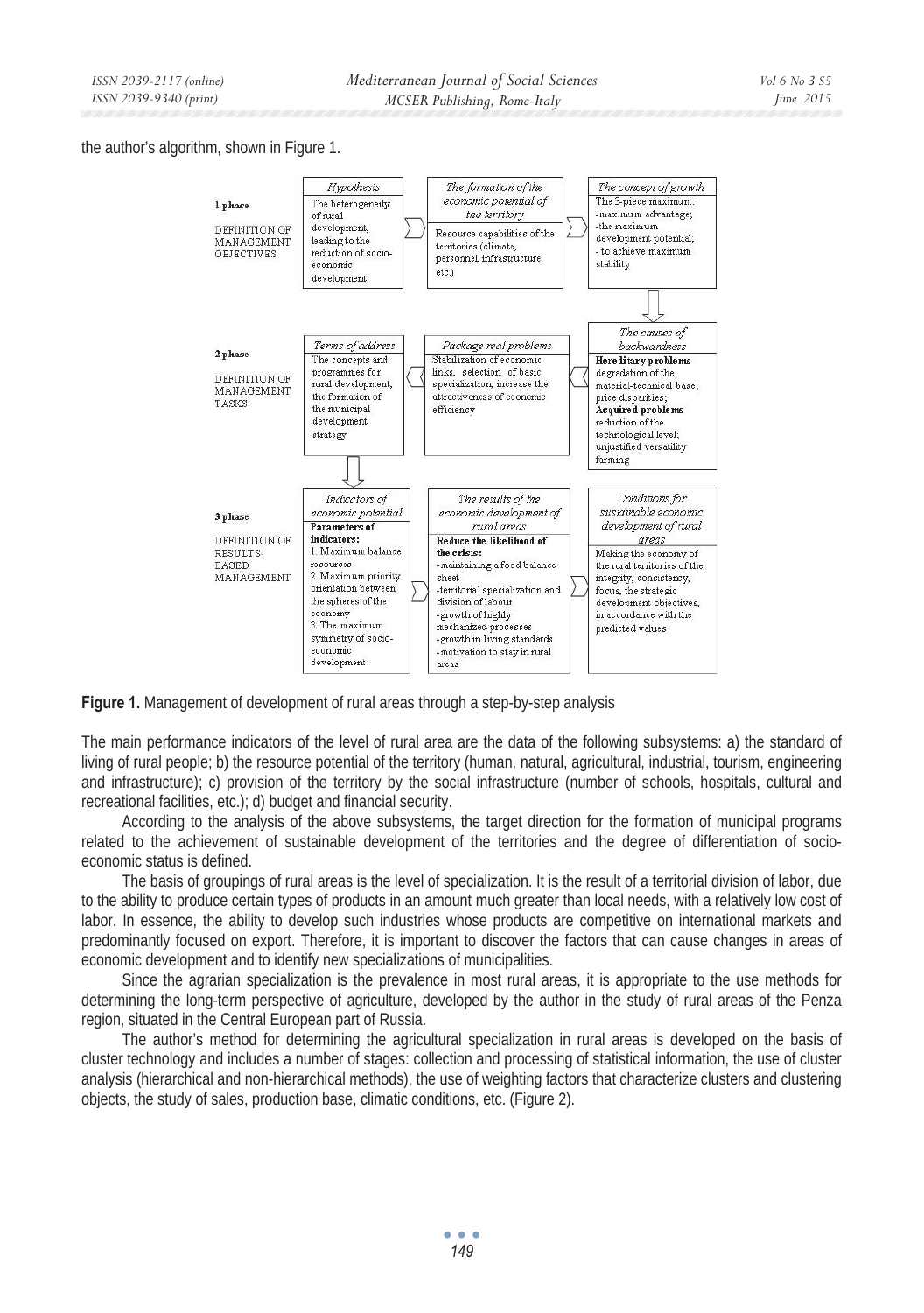

**Figure 2.** The algorithm for determining the agricultural specialization of rural territories

The main parameters that determine the agricultural specialization are the following: the yield in the context of crops, livestock figures (the number of pigs, cattle, etc.), indicators of production (milk production, the weight of cattle and poultry for slaughter, average daily gain cattle and pigs, the cost of production). These indicators were selected from the entire set of available statistical data on agriculture (Rosstat, 2012; OECD, 1996). In addition, the analysis does not include figures who have expressed strong relationship with other indicators (multicollinearity). A preliminary analysis was carried out using the MS Excel package.

The clustering has shown optimal metrics ('Euclidean distance'), thus it is possible to use the method of k-means (Khalafyan, 2007) and to check the quality of the result of the partition of municipalities into homogeneous groups. Within each cluster obtained, a secondary clustering is performed in order to determine the most similar objects.

There are five blocks of different characteristics of indicators allocated: 1 block – high ('best') indexes, 2 block – higher than average, 3 block – average, 4 block – performance below average, 5 block – low ('worse') performance. Linguistic interpretation, for example, the group 'worst' performance: low crop yields (by species), low number of cattle, pigs, etc. Since all five blocks are equivalent, the total weighting coefficient (TWC) of poor performance will be 1/5 of the 100, i.e. 20%. TWC of average performance is the average value of the common factors of the best and worst performance, so it is 60%. Thus, the TWC of indicators starting with the first block will have the following ratios: 100%, 80%, 60%, 40%, and 20%.

Depending on the purpose, the total weighting coefficient (or integral value) may be altered. With regard to the agro-industrial complex, the most interesting development is of the overall development index (ODI) produced based on the amount of integrated indicators of crop (IIC), livestock (IIL) and production (IIP).

Furthermore, during clustering of rural areas using the k-means, we can determine the parameters of clusters that differ significantly or insignificantly (5-10% error). If the figure for agricultural parameter (e.g. cultivation, yield, etc.) is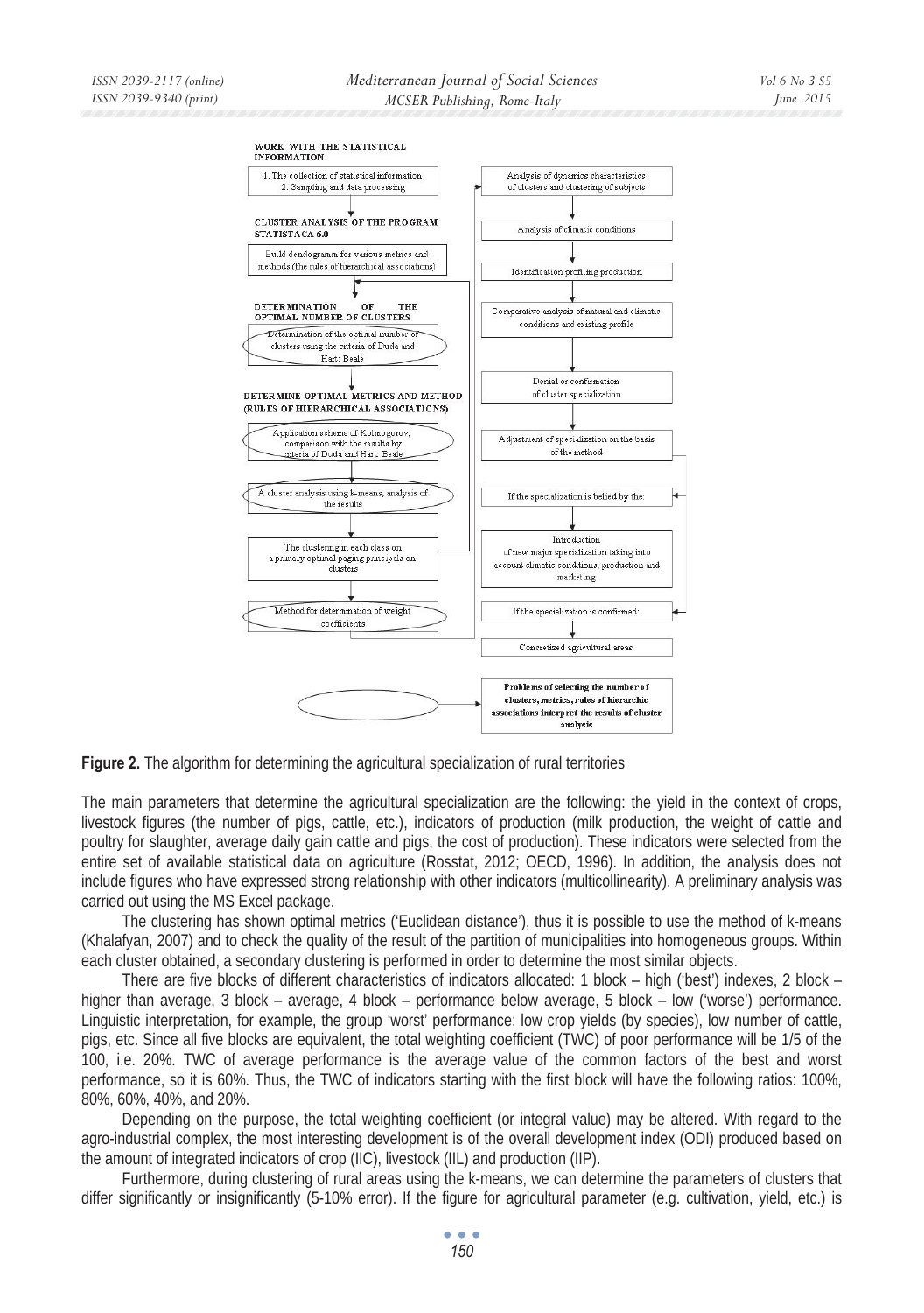| ISSN 2039-2117 (online) | Mediterranean Journal of Social Sciences | <i>Vol</i> 6 No 3 S5 |
|-------------------------|------------------------------------------|----------------------|
| ISSN 2039-9340 (print)  | MCSER Publishing, Rome-Italy             | June $2015$          |

significant, it is possible to conclude for a strong difference in areas, i.e. in one area the specialization on the culture is possible, and in the other the cultivation shows lower rates and agricultural profile will be different. If the factors are not significant, it indicates that a culture can be grown everywhere, or in a limited number of areas (almost never), taking into account climatic conditions, production base, sales, the likelihood of yield reduction when abnormal weather is observed.

#### **4. Research Results**

Application of the proposed method was carried out in the study of the development of rural municipalities of the Penza region for the period 2011 – 2013 years. Figure 3 shows the distribution of municipal areas of the region by three territorial clusters.

The first cluster is characterized by high integral indicator of crop production, the indicators for production and animal husbandry is above average, total integral indicator of the development of agriculture is higher than the average for the population. The second cluster is close to the average performance and the total values. The third cluster is characterized by low aggregate indicator of the development of agriculture.

The analysis showed that in some years there is a shift of some municipalities from one type to another. Often holding a transport route, the creation of an industrial unit or animal systems can determine the change in the direction of area specialization. Therefore, the identification and correction of the existing agricultural specialization is an important issue of development effectiveness in rural areas.

Using the algorithm shown in figure 2, the main directions in agriculture of Neverkinsk municipal district that is located in the southeastern part of the Penza region is determined. As for 2011 – 2013, it retained its position in the third cluster, and the need for change is clearly seen.



**Figure 3**. Differentiation of rural municipalities of the Penza region on indicators of agricultural development

Analysis of climatic conditions showed that the prevailing types of soils in the area of Neverkinsk district are leached black soil and dark gray forest; minor: ashed black soil, light gray forest. Soil fertility is 60%, the degree of erosion of soil – 50%, the sum of average daily temperatures of air - 2300 rainfall - 250 mm, the climate is moderately moist.

Municipal target program "Development of agriculture of Neverkinsk municipal district" identified crop production of grain, sunflower and fodder as the major aspects of the industry. Sowing of grain and leguminous crops traditionally occupied 40% of arable land. The yield is about 16 t/ha. Comparing the performance with other grain-growing areas in the region, it can be said that the cultivation of cereals in the Neverkinsk district has a forage nature aimed at selflivestock provision. The development of commodity production of quality grains without attracting modern technology and selection achievements is rather difficult. In this regard, the increase in income from growing crops is possible only in conjunction with the development of meat and dairy cattle.

Production of sunflower oil seeds also cannot be considered as an optimal profiling direction. The security maturing and reaching agronomic phases of development (in 90% of years) for the Penza region (Chirkov, 1969) is observed in the heat resource index (the sum of the temperatures above 10 °C) – 2600 °C (2400 °C in Neverkinsk district), that is, earlymaturing varieties of sunflower that give oil seed yielding up to 40% are grown. The average yield of sunflower in the district is  $7 - 5$  t/ha.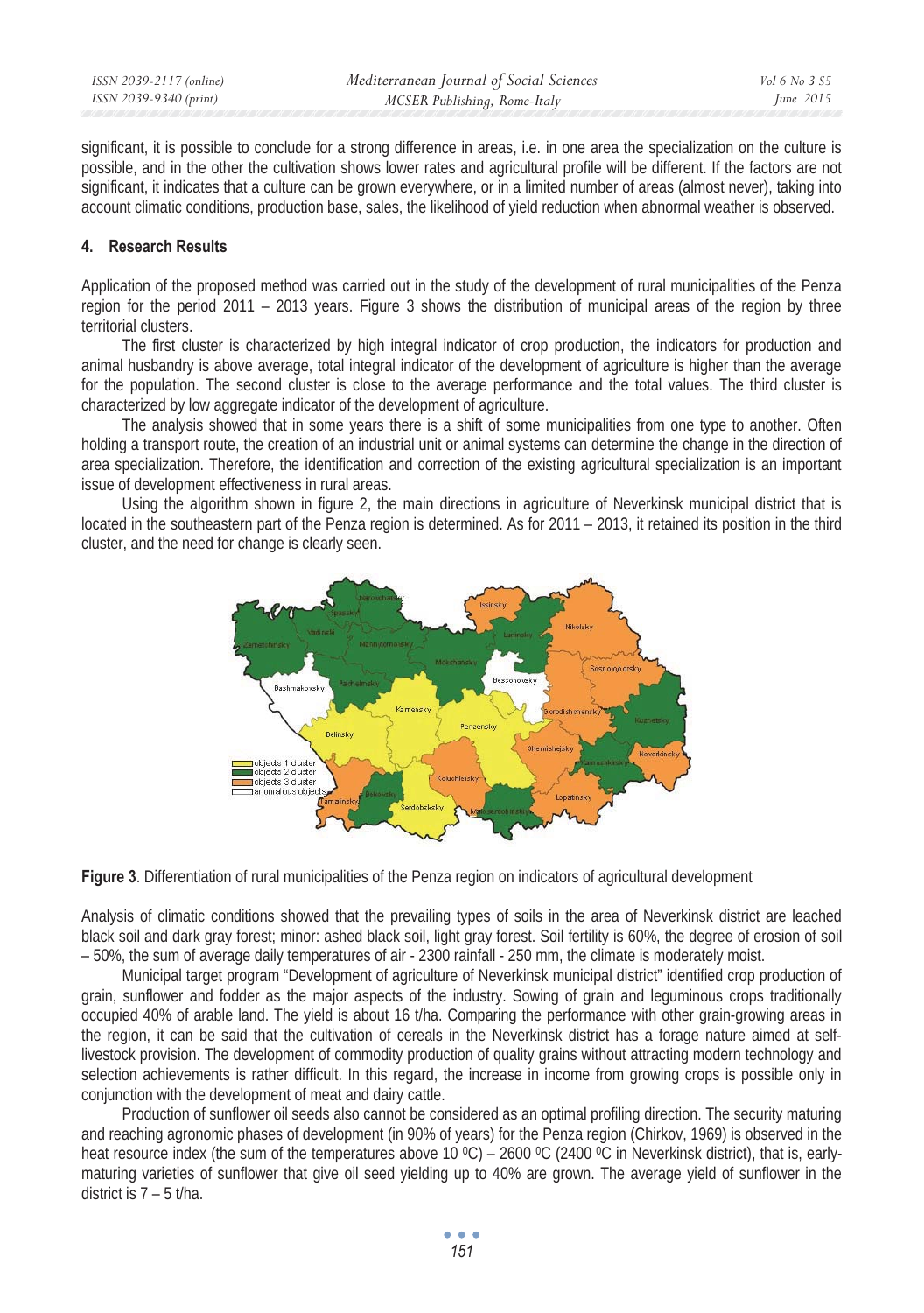| ISSN 2039-2117 (online) | Mediterranean Journal of Social Sciences | Vol 6 No. 3 S5 |
|-------------------------|------------------------------------------|----------------|
| ISSN 2039-9340 (print)  | MCSER Publishing, Rome-Italy             | June $2015$    |

Based on the production base, formed in the district, it can be said that the established areas are forage production ('Neverkinsky feed mill') and processing of milk ('Neverkinsky creamery'), making dairy farming a priority.

Above all, due to the predominance of the population professing Islam (Tatars) – the religion that forbids using certain types of meat, perhaps the intensive development of sheep farming is favorable for the district, which is observed recently in the farms. The natural conditions of the district encourages engaging in herding, as 7% of the area of agricultural land are pastures (five thous. ha.).

Taking into account the climatic conditions, the results of the analysis of localization of cropping using k-means, as well as current production base and distribution system, the following recommendations are given: a) sheep breeding is a profiling trend in livestock, while preserving meat and dairy cattle breeding; b) in crop production – potato production, feed (including melon crops, annual and perennial grasses).

Thus, districts with a high potential for the development of specific areas of agriculture, often choose the path that brings lower efficiency. Improperly selected profile is drawn to the fact that farmers are faced with problems in manufacturing, sales, storage of products, resulting in low profitability. The amount of tax deducted in the budget is reduced, increasing the dependence of municipalities on the subsidies allocated from the regional and federal budgets.

Therefore, the basis for sustainable agricultural development should be based on targeted programs of agroeconomic development of municipal districts, based on the developed methodological approach of defining the agricultural specialization, which enables farmers to choose the effective, less risky and beneficial specialization.

## **5. Conclusion**

Because of the complexity and dynamics of the phenomenon under study (the sustainable development of rural areas), the applied research methodology has to be versatile and multi-stage. A contemporary view of sustainability from the perspective of economics, sociology and ecology, supplemented by the paradigm of multifunctionality of agricultural production is the important base for the development of targeted programs for the sustainable development of rural areas. Smoothing the sharp differences and overcoming the crisis in the rural municipalities are not possible without state participation. It is helpful to use the proposed socio-economic indicators, especially for depressed areas, by applying the elaborated phased analysis and algorithm of defining the specialization. The need to support rural areas is due, primarily, to the fact that they not only ensure food security of the country, but also are a major source of work force of the cities, the repository of national traditions and customs.

#### **6. Acknowledgment**

Research carried out in the framework of the state task of the Ministry of Education and Science of Russian higher education institutions in terms of research on the topic "Interdisciplinary humanities and social studies in the context of innovative development and international relations".

#### **References**

Ayres, W. S., & McCalla, A. F. (1996). Rural development, agriculture and food security. *Financ. Dev*., 33, 8-11.

- Batova, V. N., & Rassadin, V.V. (2014). Strategic management of enterprise labour potential as a tool for economic security. *Middle East Journal of Scientific Research. J,* 21 (2), 401-405.
- Chirkov, Yu. I. (1969). *Agrometeorological conditions and productivity of maize*. Gidrometeoizdat.
- Emerson, H. J., & Gillmor, D. A. (1999). The rural environment protection scheme of the Republic of Ireland. *Land Use Policy*, 16, 235- 245.

European Commission (1997). *Reform of the Structural Funds*, COM (98)131def.-98/0090.19 March

- Gordeev, A. B. (2005). *The problem of food security and sustainable agricultural development in the world and Russia: Sustainable agriculture and rural areas of foreign experience and problems Russia.* Moscow, Publishing scientific publications KMK.
- Hjalager, A. (1999). Agriculture diversification into tourism: evidence of a European community development programme. *Tour. Manage*, 17, 103-111.
- Jonard, F., Lambotte, M., Ramos, F., Terres, J.M., & Bamps, C. (2009). *Delimitations of Rural Areas in Europe Using Criteria of Population Density, Remoteness and Land Cover*. JRC Scientific Report.

Kaiser, B. (1990). La renaissance rurale. Paris: Armand Colin.

Khalafyan, A. A. (2007). *Statistica 6. Statistical analysis: Textbook* . Moscow: Bean –Press.

- Kneafsey, M. (2001). Rural economy: tourism and social relations. *Ann. Tour. Res*., 28, 762-783.
- Morgan, S. L., Marsden, T., & Morley, A. (2010). Agricultural miltifunctionality and farmers entrepreneurial skills: a study of Tuscan and Welsh farmers. *J. Rural. Srud*., 26, 116-129.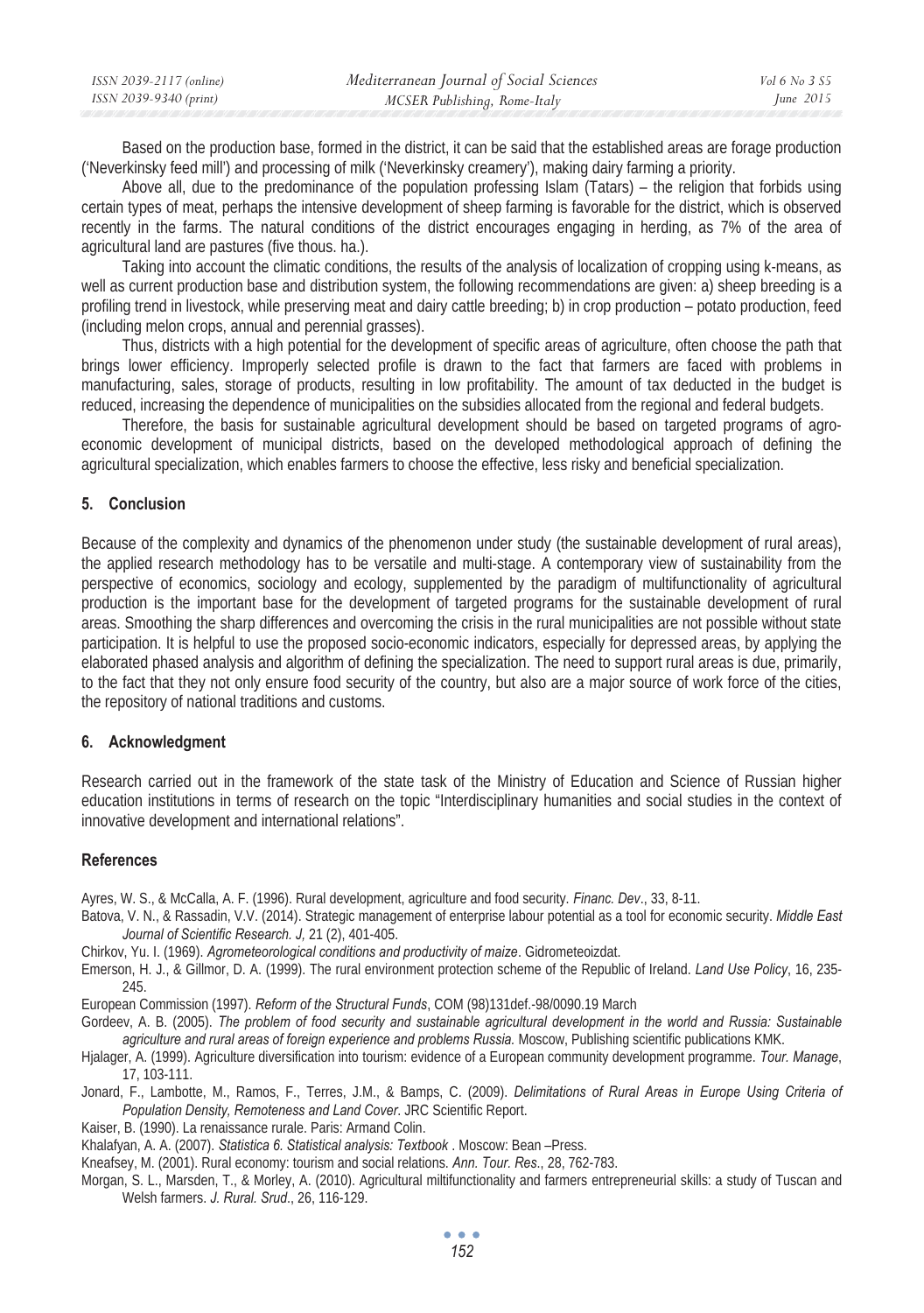OECD (1994). *Creating Rural Indicators for Shaping Territorial Policies*. Paris: OECD.

OECD (1996). *Territorial Indicators of Employment – Focusing on Rural Development*. Paris: OECD.

OECD (1999). *Trends in Rural Policy Making and Institutional Frameworks*, Paris: OECD.

Rosstat. (2012). *Municipalities database performance*. Federal State Statistics Service. [Online] Available: http://www.gks.ru/dbscripts/ munst/munst56/DBInet.cgi (February 25, 2015).

Shortall, S., & Shucksmith, M. (2001). Rural development in practice: issues arising in Scotland and Northern Ireland. *Community Dev. J.*, 36, 122-133.

Szlanyinka, E. (2009). The role of cultural values in rural development. In: V. T. de Noronha, P. Nijkamp, & J. Rastoin (Eds.) *Traditional Food Production and Rural Sustainable Development: a European Challenge.* Ashgate Publishing. Surrey.

United Nation. (2008). Urban and Rural Areas 2007. *United Nation Publication Biodiversity and Conservation*, 14, 1641- 1661.

Young, J., Watt, A., Nowick, P., Alard. D., Clitherow, J., Henle, K., Johnson, R., Laczko, E., Mccracken, D., Matouch, S., Niemela, J., & Richards, C. (2005). Towards sustainable land use: identifying and managing the conflicts between human activities and biodiversity conservation in Europe. *Biodivers. Conserv*., 14.